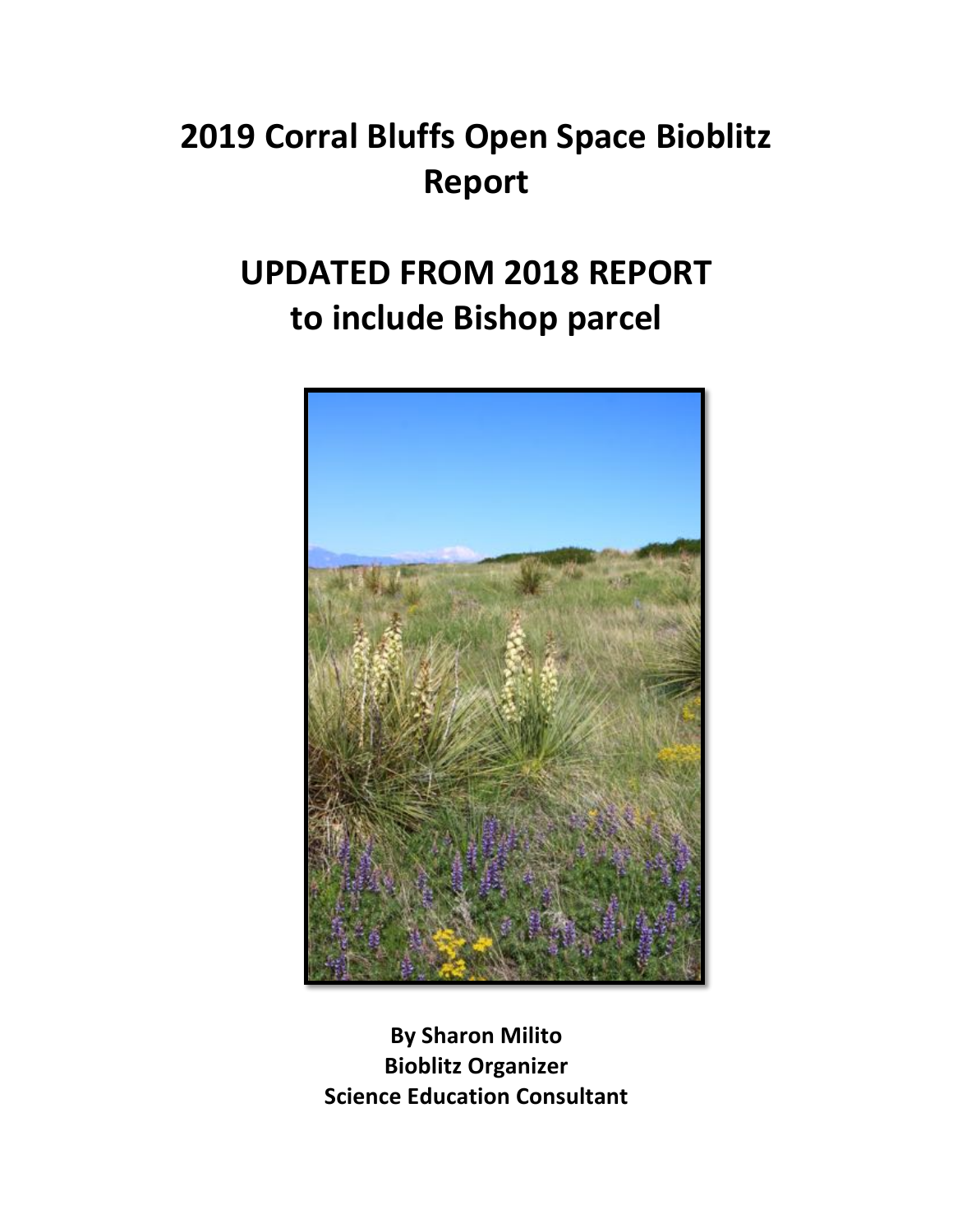### **Abstract**

As additional property is acquired for Corral Bluffs Open Space, the Trails, Open Spaces and Parks (TOPS) Department plans to be proactive in documenting all resources in the property in order to be prepared for the future Master Planning process. Data from the 2019 mini bioblitz is recorded here and added to a grand total for the entire Corral Bluffs Open Space and Jimmy Camp Creek Park. This science-only event was held on June 8-9, 2019 at what was previously the Bishop Property, and is now the central portion of Corral Bluffs Open Space. Most of the same biologists have continued on the Bioblitz Science Team since 2017.

A total of 662 observations were recorded on iNaturalist by 16 observers yielding 371 different species.

## **Introduction**

Corral Bluffs Open Space was chosen for this year's bioblitz because of ongoing purchases of Corral Bluffs property by the City, and to collect explicit ecological data for use in future master planning.

Science teams were led by and represented by specialists from several regional establishments according to their specialty.

- Mammals Bats: Colorado Parks and Wildlife- April Estep
- **Birds** Aiken Audubon Society: Anna Joy Lehmicke
- **Botany** Melissa McCormick
- **Insects** Mile High Bug Club- Eric Eaton, Bell Mead
- **Reptiles and Amphibians** Lauren Livo; Max Canestorp
- **Education and General** TOPS Stewardship Rangers

The bioblitz was scheduled for June 8-9, however some teams surveyed the area on earlier dates or on more than one occasion. Each team determined their field time and team members. No public events were held during this bioblitz. The property is not open to the public beyond guided hikes at this time, and access is not conducive to a large event.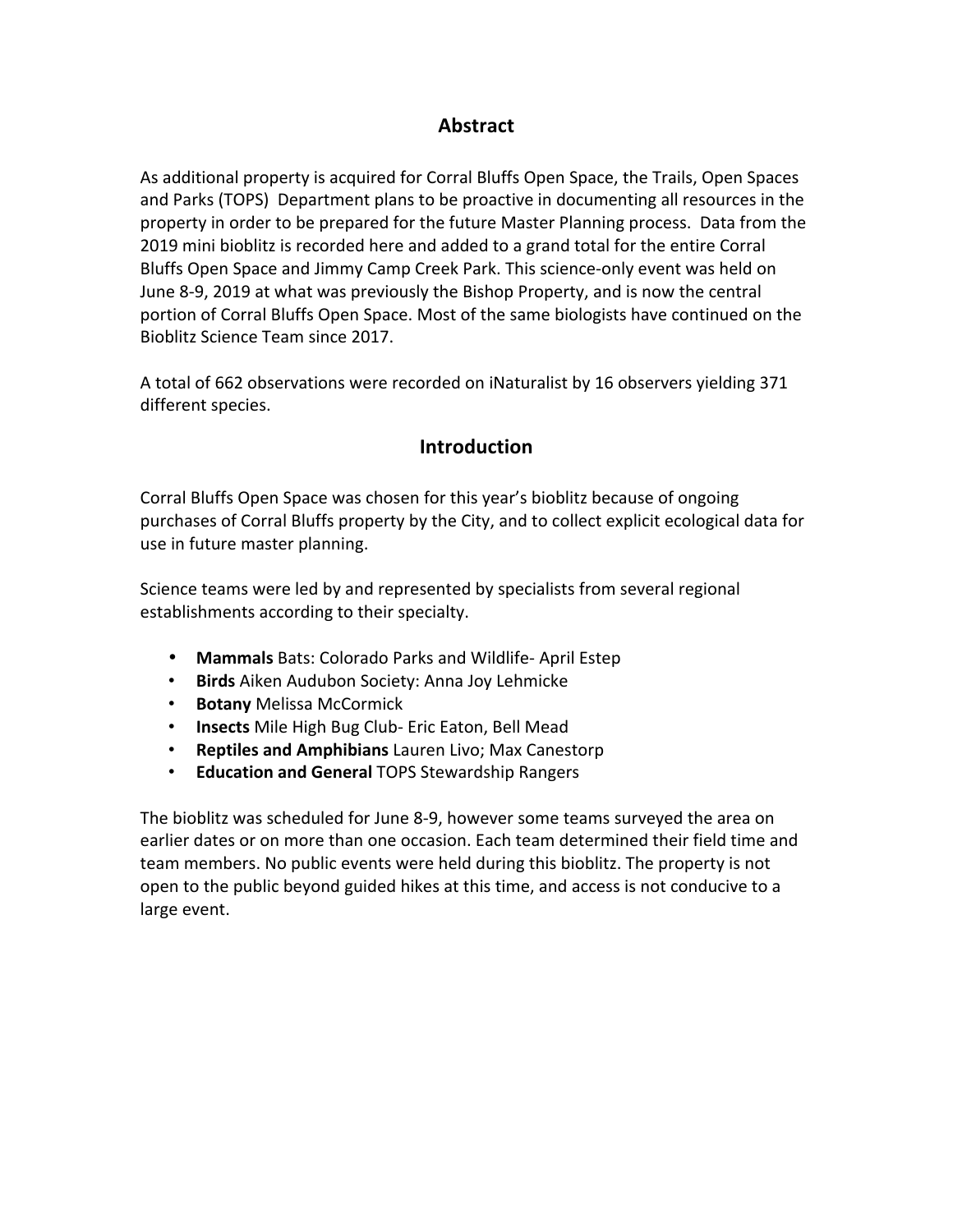## **Environment**

The environment of Corral Bluffs is unique in the region. Primarily shortgrass and mixed grass prairie ecosystems, the bluffs create a micro-climate semi-desert habitat due to erosion, slope, soil, and orientation. Temperatures at Corral Bluffs can be 10 degrees warmer than in the city of Colorado Springs, or can feel significantly colder due to winds. Because of this there may be species, especially plants, exclusive to Corral Bluffs in Colorado Springs.

The Bishop parcel holds the largest section of flatland prairie habitat in all of the Corral Bluffs Open Space properties.

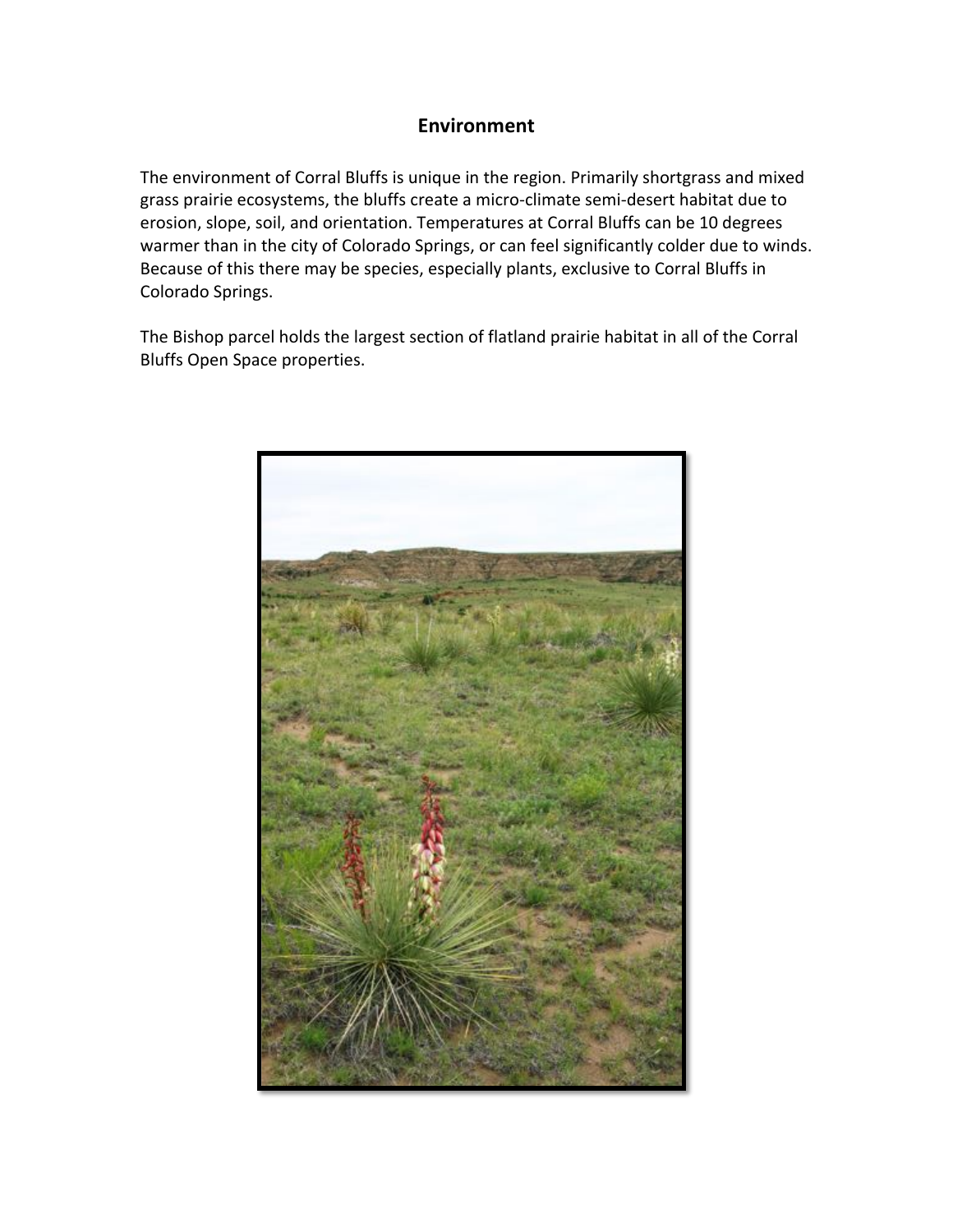## **Conditions and Limitations**

Time is still the greatest limitation when it comes to documenting a complete list of species. The iNaturalist webpage for this project has been kept without date constraints so observations before and after the Bioblitz date can be added.

Precipitation was ample in spring and early summer of 2019 and as such wildflowers were profuse during the Bioblitz.

Our wildlife biologists were unable to attend to capture and collect data on small mammals.

## **Objectives**

- To create a baseline of resource information with which to develop future natural and cultural resources and public use management strategies
- To be proactive in collecting data to be used in the Master Planning process
- To discover and celebrate the resources in our parks and open spaces
- To find out what we have, what we need to protect, and what we need to improve
- To find out how Corral Bluffs changes over time
- To use the information gathered for educational purposes

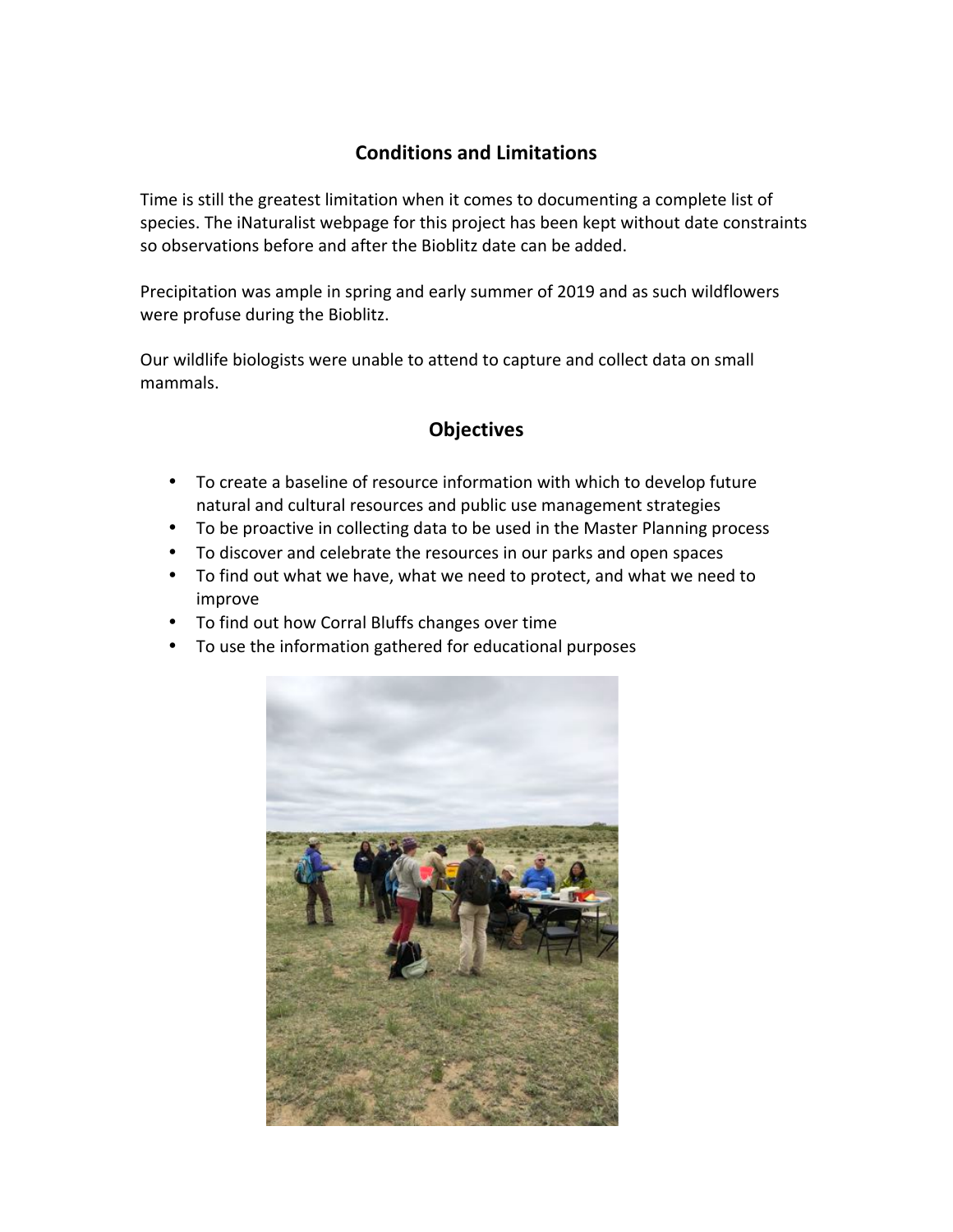## **Methodology**

Leaders of each team gathered their own expert team members. Team sizes ranged from 2-10 members and procedures varied according to specialty. Teams used several different methods for collecting observations, including paper/pencil, global positioning system (GPS) attributes, photographs, and iNaturalist. For consistency, all data were eventually recorded at iNaturalist.org, an online web and smart phone application that records observations, photos, locations and assists in the identification of unknown species.

#### **Results**

The following shows the bioblitz species total and the grand total records as of December 16, 2019. For comparison purposes data from previous Corral Bluffs bioblitz locations are included. The "total" column includes all observations before, during and after the dates of the bioblitz. Because it is typically included as part of Corral Bluffs, Jimmy Camp Creek Park Bioblitz data are included for comparison purposes.

|                                            | <b>Corral</b><br><b>Bluffs</b><br><b>Bishop</b><br><b>Bioblitz</b><br>2019 | Corral<br><b>Bluffs Open</b><br><b>Space</b><br><b>Bioblitz</b><br>2018 | <b>Total to date</b><br>all parcels of<br><b>Corral Bluffs</b> | <b>Jimmy Camp</b><br><b>Creek Park</b><br>2019 UPDATE |
|--------------------------------------------|----------------------------------------------------------------------------|-------------------------------------------------------------------------|----------------------------------------------------------------|-------------------------------------------------------|
| <b>Birds</b>                               | 38                                                                         | 42                                                                      | 76 (ebird 99)                                                  | 138 (ebird)                                           |
| <b>Mammals</b>                             | 9                                                                          | 11                                                                      | 11                                                             | 13                                                    |
| <b>Reptiles &amp;</b><br><b>Amphibians</b> | 5                                                                          | 8                                                                       | 9                                                              | 8                                                     |
| <b>Plants</b>                              | 141                                                                        | 92                                                                      | 197                                                            | 112                                                   |
| Insects and<br>spiders                     | 171                                                                        | 216                                                                     | 317                                                            | 207                                                   |
| <b>Fungi</b>                               | 3                                                                          | $\overline{2}$                                                          | 4                                                              | 4                                                     |
| Misc.<br>invertebrates                     |                                                                            | $\overline{1}$                                                          | 3                                                              | $\overline{1}$                                        |
| <b>Total Species</b>                       | 371                                                                        | 501                                                                     | 639                                                            | 483                                                   |

Please note, these numbers only reflect observations recorded to species level. Observations that are identified to genera or family are not included. Species that are duplicated from one Corral Bluffs Bioblitz to another are only counted once, so the total column does not show species from 2018 added to 2019.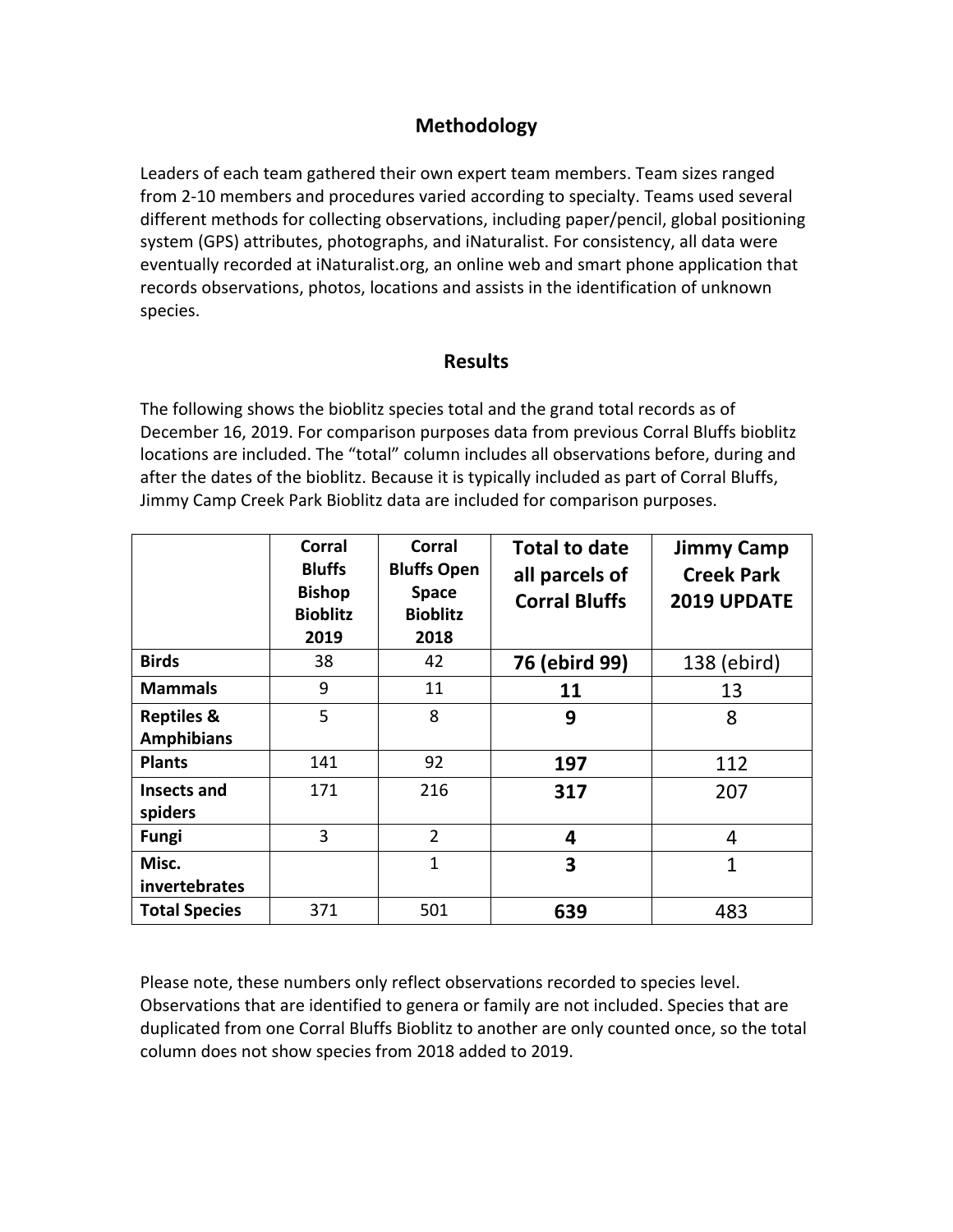Also, discrepancies regarding totals between columns may also be due to the change in format in data collection in iNaturalist between 2017 and 2019.

Because the end date for all of the Corral Bluffs and Jimmy Camp Bioblitzes has been left open-ended, observations will continue to be added and species data will change. ebird\* data is also continually updated.

\*ebird is a citizen science website that maintains daily bird counts and data over time

**Threatened Species:** According to iNaturalist the following threatened species were documented during the Red Rock Canyon Bioblitz:

- Cooper's Hawk: listed as vulnerable in Colorado
- Loggerhead Shrike: listed as near vulnerable
- American Bumble Bee: listed as vulnerable

Colorado Natural Heritage Program lists the following:

- Rocky Mountain Phacelia (plant): fully tracked species. Status unknown due to lack of information
- Marsh Muhly grass: fully tracked
- Texas Horned Lizard (observed at Kyle parcel during previous bioblitz) is considered vulnerable. Fully tracked
- Long-billed curlew (bird): imperiled. Although not seen on Corral Bluffs property it has been documented less than one mile away. Fully tracked
- American Peregrine Falcon: imperiled. Observed at Jimmy Camp by ranger and at Corral Bluffs by DMNS paleontologists. Fully tracked
- Ferruginous Hawk: vulnerable. Fully tracked
- Eastern Red Bat: vulnerable to imperiled (documented at Jimmy Camp); watchlisted
- Hoary Bat: vulnerable; watchlisted
- Black-tailed Prairie Dog: vulnerable; partially tracked

### **Introduced and Invasive Species:**

- Field Bindweed (*Convovlulus arvensis*) CLASS C Noxious Weed
- Summer-Cypress *(Bassia scoparia)*
- Yellow Salsify (*Tragopogon dubius)*
- Common Dandelion *(Taraxacum officinale)*
- Prickly Lettuce *(Lactuca serriola)*
- Creeping Thistle AKA Canada Thistle (*Cirsium arvense*) CLASS B Noxious weed
- Tumbleweed (*Salsola tragus*)
- Yellow Sweetclover (*Melilotus officinalis)*
- Salt Cedar (*Tamarix ramosissima*) CLASS B Noxious weed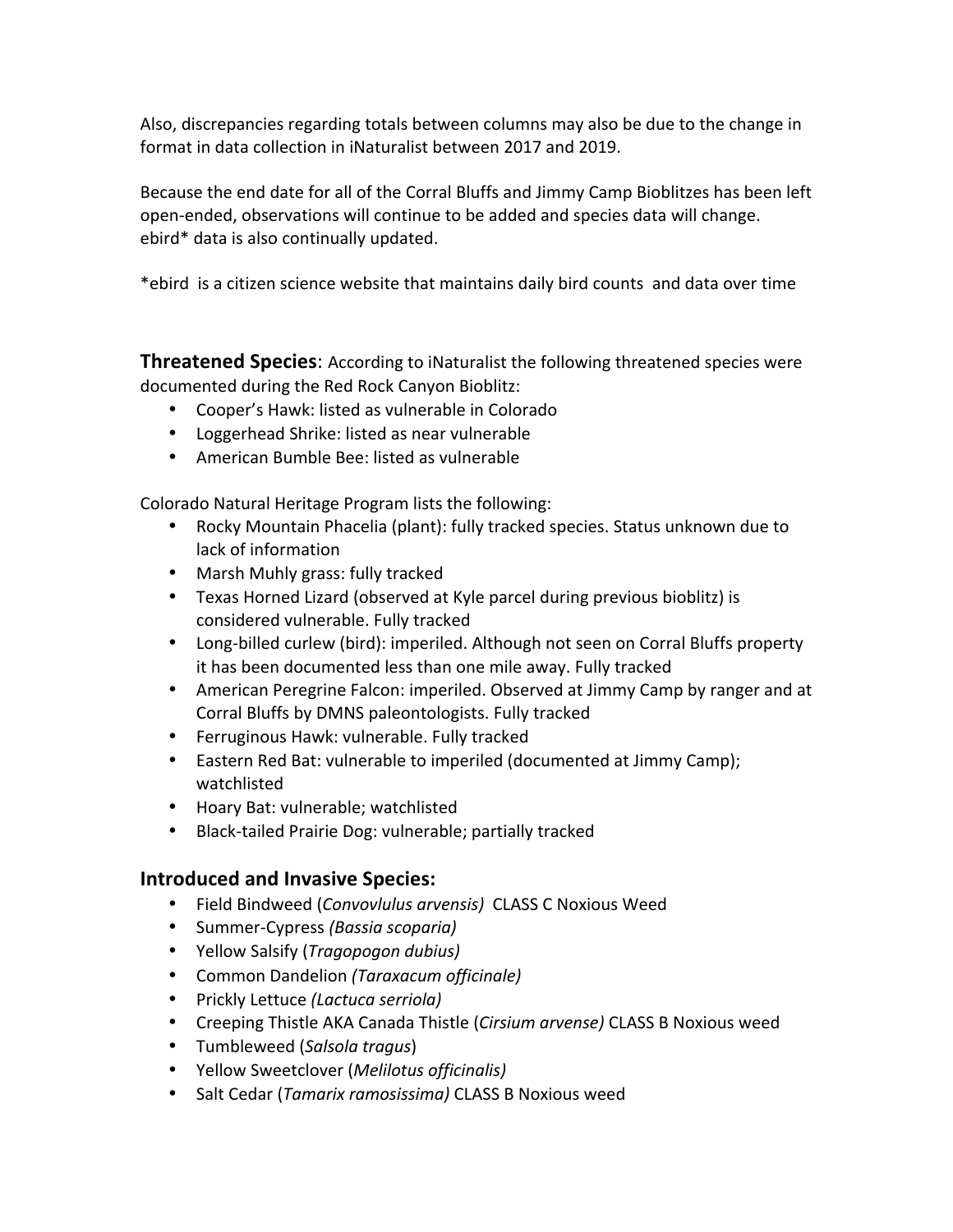- Siberian Elm (*Ulmus pumila)* WATCHLIST
- Cheatgrass (*Bromus tectorum)*
- Curled Dock (*Rumex crispus)*
- Diffuse Knapweek (Centaurea diffusa) CLASS B Noxious weed
- Common (Great) Mullein (*Verbascum Thapsus*) CLASS C Noxious weed
- Seven-spotted Lady Beetle (*Coccinella septempunctata)*
- *Porcellionides pruinosus* (arthropod)
- Western Honey Bee *(Apis mellifera)*
- Feral Pigeon (*Columba livia domestica)*

#### **Maps of Observations**



Only observations recorded within the property boundaries are counted toward this Bioblitz. Informal observations do not contain exact location data. Many of those observations were from lists provided by botany team members and were posted to iNaturalist by the author.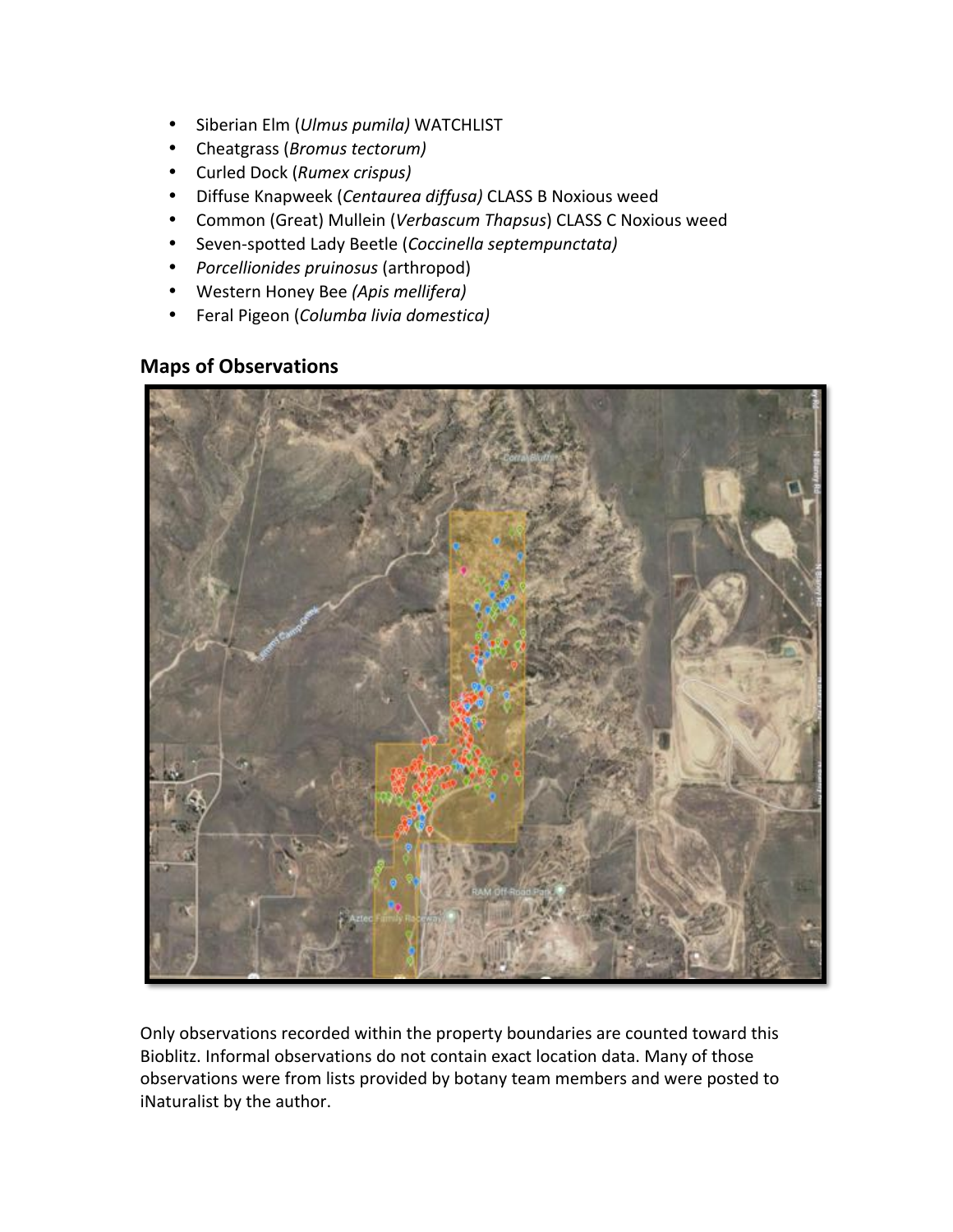

The above map shows all observations to date from city property at Corral Bluffs Open Space and Jimmy Camp Creek Park.

For more information regarding the data from the bioblitz please see the Corral Bluffs Bioblitz webpage on iNaturalist: https://www.inaturalist.org/projects/corral-bluffsopen-space-center-expansion-bioblitz-2019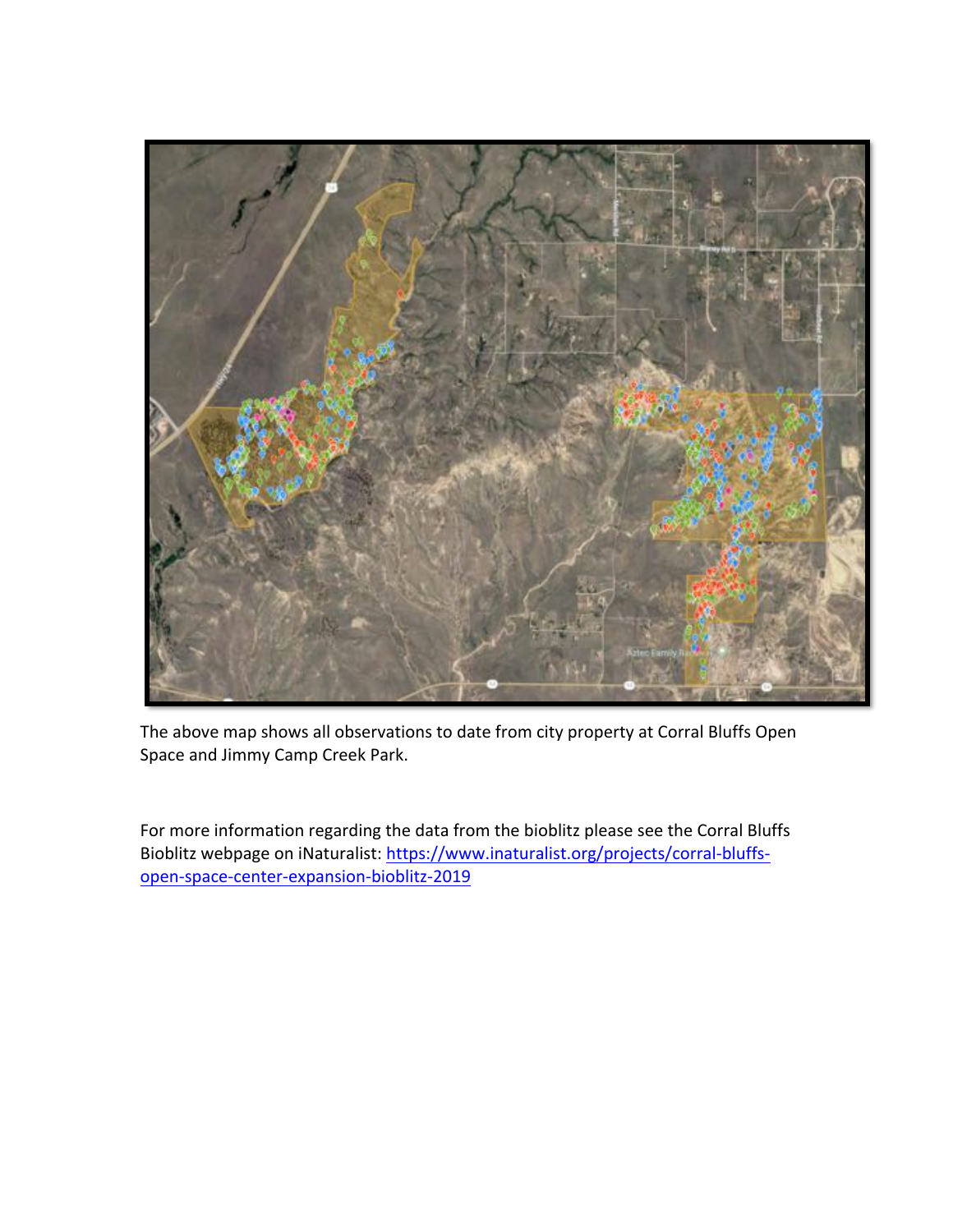

### **Conclusions**

Observations show Corral Bluffs contains a great diversity of plants and animals. Primarily based on important fossils, but also reflecting the great biological diversity, Corral Bluffs has been determined to be a Colorado Natural Area by Colorado Parks and Wildlife. This is an area that will need special consideration during the master planning process. This dry land ecosystem is fragile and requires protection.

Time was again a concern for our science team leaders. Observable species can change in a matter of weeks. Ongoing documentation of the habitat, even informally, needs to continue. Also, as the open space area grows due to future property purchases the new land will need to be inventoried.

Further observations should be taken north of the Aztec Raceway and in the far north end south ends of the Bishop parcel.

Six noxious weed species should be monitored or eradicated: Canada Thistle, Salt Cedar, Field Bindweed, Diffuse Knapweed, Common Mullein and Siberian Elm.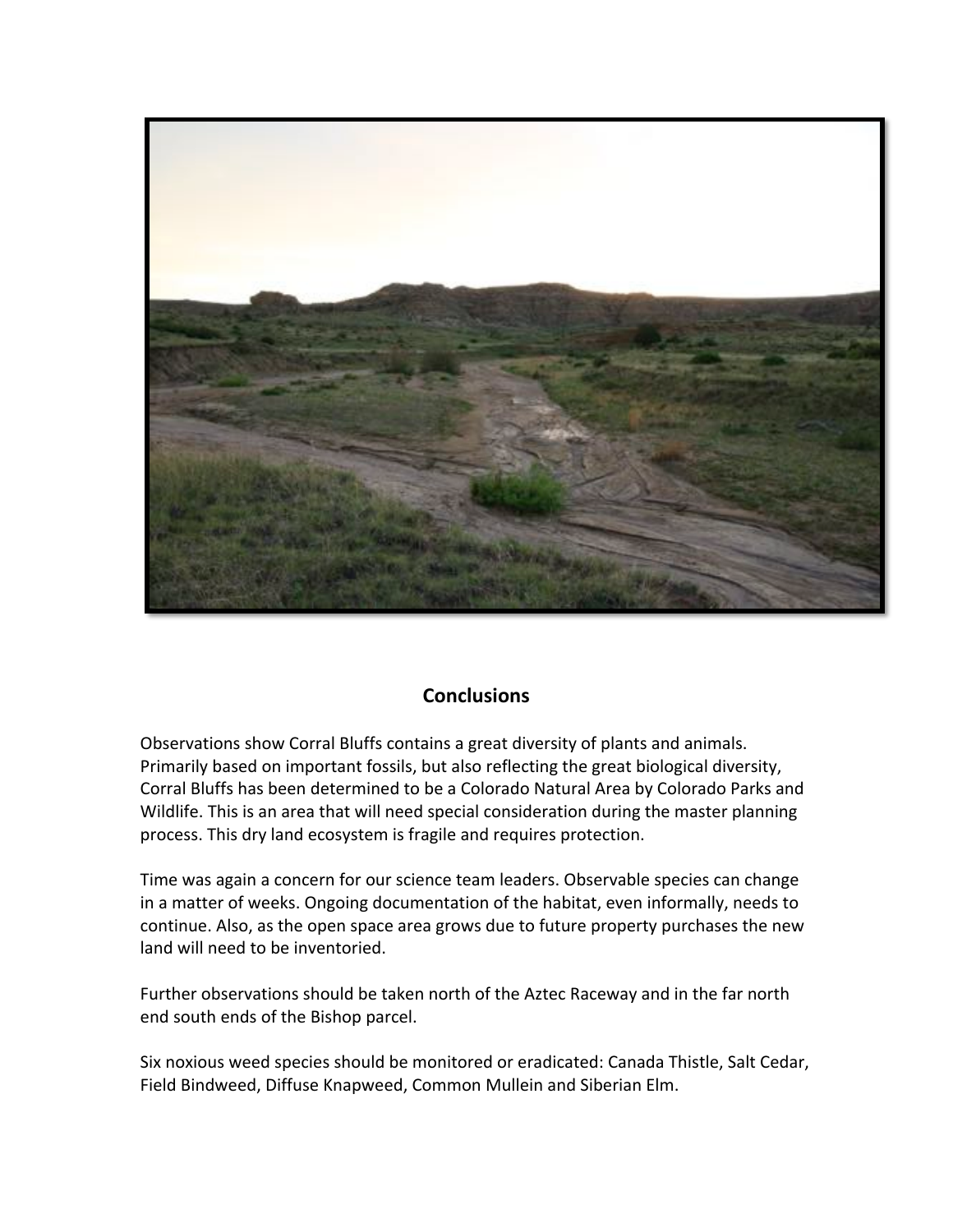Interested parties may sign up for public, guided hikes at Corral Bluffs Open Space and Jimmy Camp Creek Park. Due to recently released paleontological discoveries, public hikes on Corral Bluffs and Jimmy Camp have increased by 200%. Hike routes should be alternated to avoid damage to the prairie ecology. Increased ranger presence and monitoring should occur to protect the resources of Corral Bluffs as well as to ensure safety of possible intruders.

Of interest, Corral Bluffs website (www.corralbluffs.org) visitors have increased from zero to 628 in three months and the website has appeared during web searches as shown below, highlighting the need for continued or increased patrolling of the property by TOPS rangers.



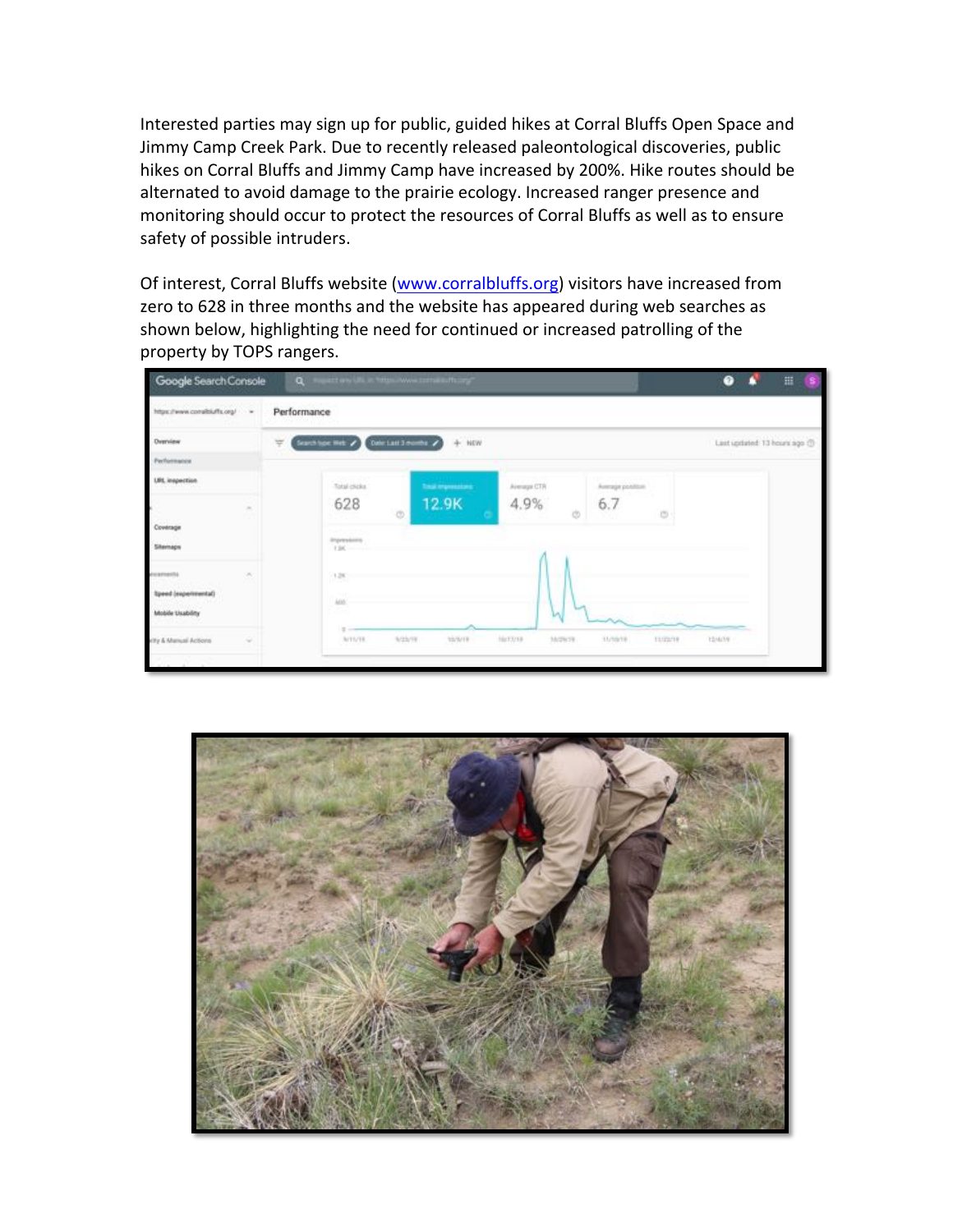Included from 2018 Corral Bluffs Bioblitz report:

Eric Eaton, one of the leaders of the Insect Team, made an interesting point that should be highly reflected upon. "We can't have little islands of parks and open spaces, we need \*corridors\* and in the case of prairies, vast undeveloped parcels around the protected spaces." The 2014 Park System Master Plan does address this point. In the map on the following page Jimmy Camp, Corral Bluffs and Bluestem Prairie Open Spaces are connected. It is encouraging to see the foresight that has gone into this document, but it will take a great deal of cooperation, effort and money to make it happen. The Parks Department should request considerable input from the science and conservation community in this endeavor.

From the number of participants, both on science teams and the public, it is evident there is enthusiasm regarding Corral Bluffs Open Space. Controlled hiking opportunities and other public events on the property should be encouraged. Future land purchases on the east side of town will require public support. The public cannot be supportive if they have no knowledge of the area and its rich diversity of resources.

Master planning for Jimmy Camp/Corral Bluffs will require concentration on the biological, archaeological, geological and paleontological resources of the area. More so than at other city-owned properties, input from members of the scientific community will be essential for proper conservation as well as recreational planning for this property. The development of the Corral Bluffs Management Plan will need to be creative and perhaps quite different from other parks and open spaces.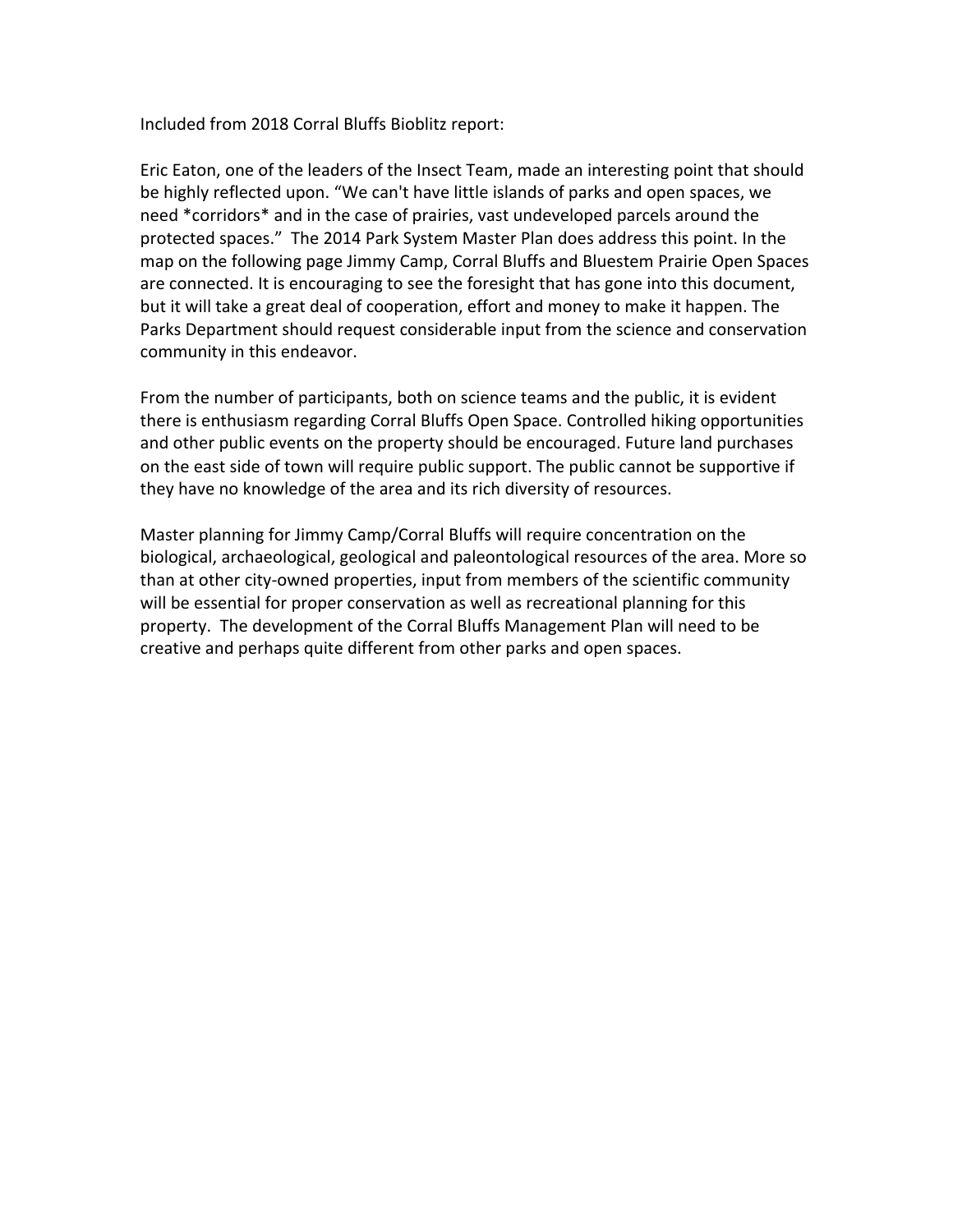

While maintaining existing land resources is a priority of this plan, so too is continuing to implement the vision held by the City's founders by continuing to expand conservation lands. Open space lands protect natural resources and provide recreational outlets for a growing population.

#### **Candidate Open Space Areas**

- 1) Mountain Shadows
- 2 Cheyenne Cañon / Cheyenne Mountain
- 3 Rock Creek
- 4 Bluestem Prairie
- 5 Jimmy Camp / Corral Bluffs
- 6 Corral Bluffs Expansion

From 2014 Park System Master Plan: Candidate Open Space and Conceptual Open Space Network, page 8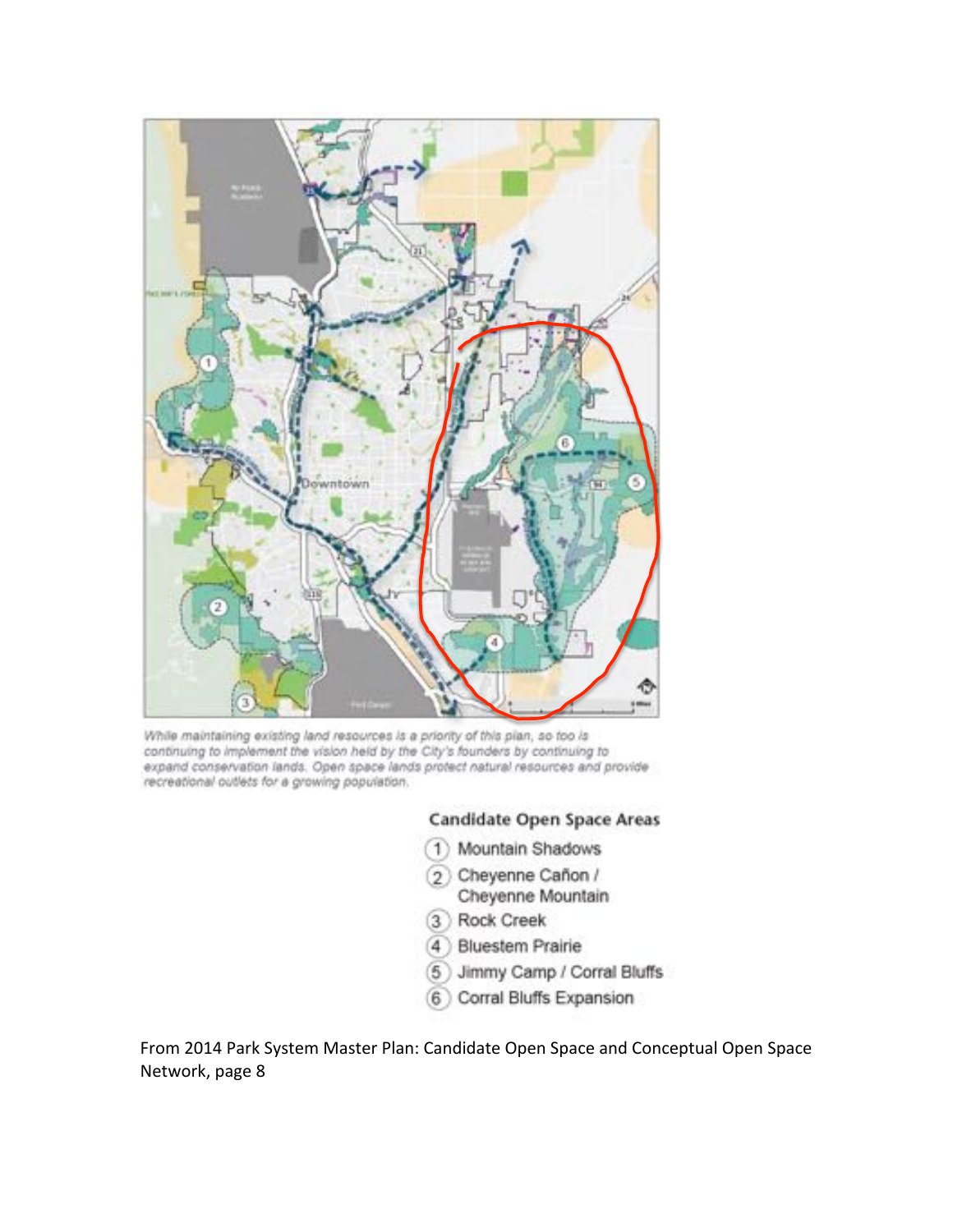#### **Science Team Leader Contact Information**

| Melissa McCormick mccormick melissa@hotmail.com                |  |  |  |
|----------------------------------------------------------------|--|--|--|
| Max Kevin Canestorp kmax1350@mesanetworks.net                  |  |  |  |
| Lauren Livo lilivo@aol.com                                     |  |  |  |
| Ed Lubow edlubow@gmail.com                                     |  |  |  |
| Ikuko Lubow mycothree@gmail.com                                |  |  |  |
| Vera Evenson theevensons@earthlink.net                         |  |  |  |
| EvensonV@botanicgardens.org                                    |  |  |  |
| April Estep april.estep@state.co.us                            |  |  |  |
| Roger Peyton roger.d.peyton.civ@mail.mil OR roger508@gmail.com |  |  |  |
| Anna Joy Lehmicke alehmicke@gmail.com                          |  |  |  |
| Eric Eaton BugEric247@gmail.com                                |  |  |  |
| Bell Mead bell7738@gmail.com                                   |  |  |  |
| Heidi Eaton hcgenter@gmail.com                                 |  |  |  |
|                                                                |  |  |  |

Bioblitz Organizer: Sharon Milito sharon.milito@comcast.net **Organizational Support** J.B. Boyle photaur56@gmail.com **Corral Bluffs Alliance** Jackie Hilaire **hilaireja@aol.com**